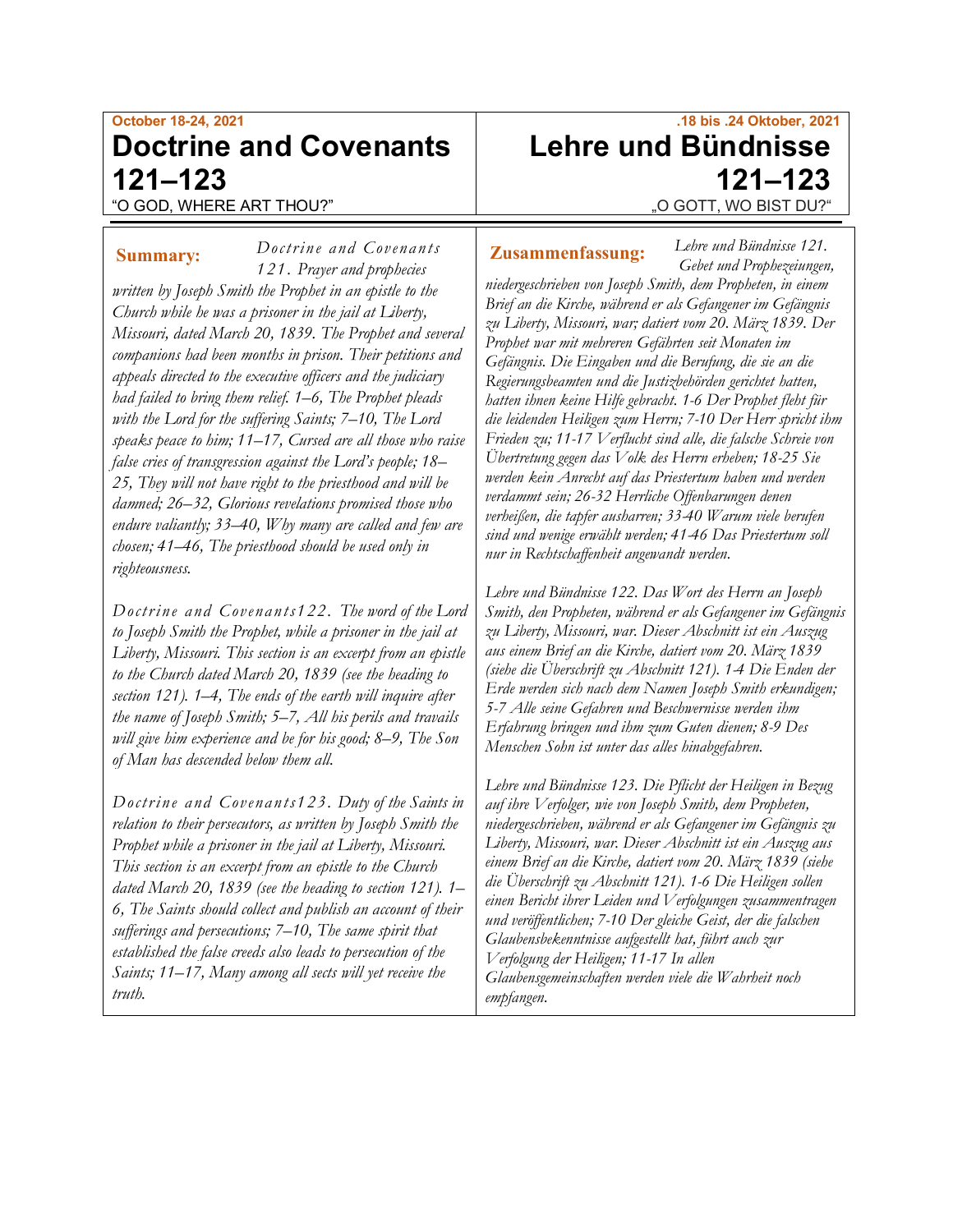## **Supplemental Jewish and Holy Land Insights**

**What can I learn from the sufferings of Job?** The suffering of Joseph Smith in Liberty Jail was part of becoming a

special witness of Jesus. "Thou art not yet as Job; thy friends do not contend against thee, neither charge thee with transgression, as they did Job." **(Doctrine and Covenants 121:10)** The Jews read the Book of Jonah on *Yom Kippur* (Day of Atonement) every Year. The question then arises about the purpose of such intense worship at the "Day of Atonement," one of the holiest periods of a Jewish Year: "The Day of Atonement is the last of the Ten Days of Penitence which begin with *Rosh Ha-Shanah*, and is the climax of the repentance and soul-searching incumbent on every Jew during this period." "The essence of the day and the reasons for its special prayers and ceremony are expressed in the *Torah*: "For on this day shall atonement be made for you, to cleanse you; from all your sins shall ye be clean before the Lord." The *Torah* commands that on the tenth of *Tishrei* every Jew must "afflict his soul," which is understood to mean that eating, drinking, wearing shoes made of leather, washing, anointing the body and marital relations are forbidden." "In the times of the Temple in Jerusalem, the ritual performed by the high priest was the central feature of the Day of Atonement. The high priest, representative of the people, carried out the special service known as *avodah* (work). He took two identical goats and cast lots to see which would be sacrificed and which would be sent to *Azazel* (demon or evil spirit). After sacrificing one of them, he sprinkled its blood on the altar and then confessed the sins of the people while placing his hands on the head of the live goat. Then the goat was sent into the wilderness…" (to die on its own, carrying the sins of the congregation). **(Encyclopedia Judaica Jr.**

## **Ergänzende Jüdische und Heilige Land Einsichte**

**Was kann ich aus den Leiden Hiobs lernen?** Das Leiden von Joseph Smith im Gefängnis von Liberty gehörte dazu, ein

besonderer Zeuge für Jesus zu werden. "Noch bist du nicht wie Ijob, deine Freunde streiten nicht gegen dich und beschuldigen dich nicht der Übertretung, wie sie es mit Ijob getan haben." **(Lehre und Bündnisse 121:10)** Die Juden lesen jedes Jahr an *Jom Kippur* (Versöhnungstag) das Buch Jona. Dann stellt sich die Frage nach dem Zweck einer solch intensiven Anbetung am "Tag der Versöhnung", einer der heiligsten Zeiten eines jüdischen Jahres: "Der Versöhnungstag ist der letzte der zehn Bußtage, die mit *Rosh Ha-Shanah* . beginnen, und ist der Höhepunkt der Buße und der Seelensuche, die jedem Juden in dieser Zeit obliegt." "Das Wesen des Tages und die Gründe für seine besonderen Gebete und Zeremonien werden in der *Tora* ausgedrückt: "Denn an diesem Tag soll für dich Sühne geleistet werden, um dich zu reinigen; von all euren Sünden sollt ihr rein sein vor dem Herrn." Die *Tora* befiehlt, dass jeder Jude am zehnten Tischrei "seine Seele quälen" muss, was bedeutet, dass Essen, Trinken, das Tragen von Lederschuhen, Waschen, Salbung des Körpers und eheliche Beziehungen verboten sind." "Zu Zeiten des Tempels in Jerusalem war das Ritual des Hohenpriesters das zentrale Merkmal des Versöhnungstages. Der Hohepriester, Repräsentant des Volkes, verrichtete den besonderen Dienst, der als avodah (Arbeit) bekannt ist. Er nahm zwei identische Ziegen und warf das Los, um zu sehen, welche geopfert und welche nach *Azazel* (Dämon oder böser Geist). geschickt würden. Nachdem er einen von ihnen geopfert hatte, sprengte er sein Blut auf den Altar und bekannte dann die Sünden des Volkes, während er seine Hände auf den Kopf der lebenden Ziege legte. Dann wurde die Ziege in die Wüste geschickt …" (um allein zu sterben, die Sünden der Gemeinde tragend). **(Enzyklopädie Judaica Jr.)**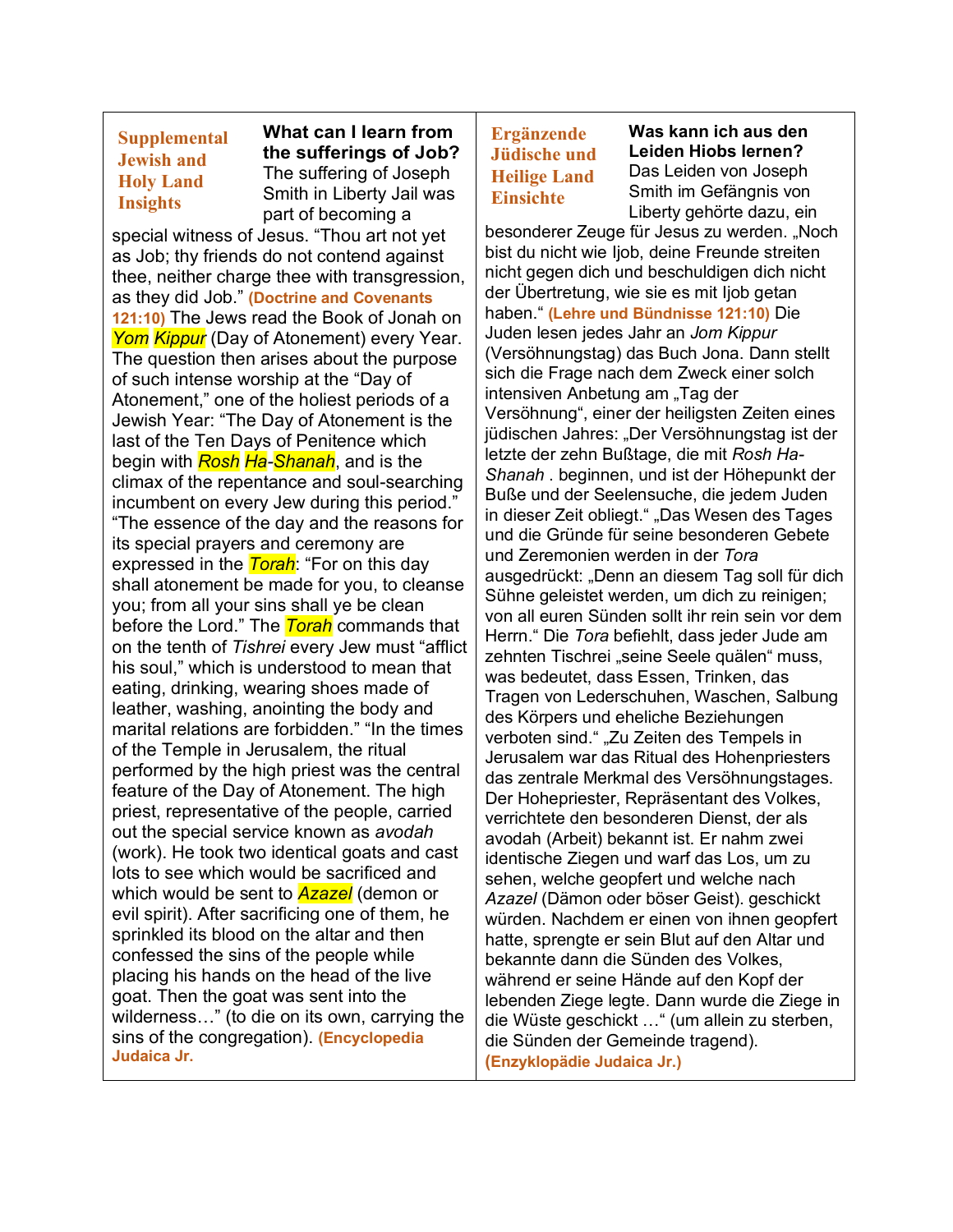## **What is the "door" I must enter for atonement?**

To better understand the Savior's atonement, let us go back in time. "I am the door: by me if any man enter in, he shall be saved, and shall go in and out, and find pasture." **(John 10:9)** Jewish tradition indicates that this "scapegoat" was tied with a red ribbon and led through the "Gate of Mercy," also known as the "Gate of Forgiveness" and the "Gate Beautiful." It was led into the wilderness to "die on its own," "bearing the sins of the people." What is even more interesting is that on this day, the Book of Job is read in its entirety. Jonah's account is a simple chiasmus—a lesson in opposition. Jonah was sent "up and north" to preach repentance. Instead, he went "down and south." He went "down into the sea," "down to his death." Yet, he was saved. He came back up after three nights and three days. That was the only sign Jesus of Nazareth gave the scribes and Pharisees of his Messianic role as their Redeemer, the author of the plan of atonement. "Then certain of the scribes and of the Pharisees answered, saying,Master, we would see a sign from thee. But he answered and said unto them, An evil and adulterous generation seeketh after a sign. There shall no sign be given to it, but the sign of the prophet Jonas: For as Jonas was three days and three nights in the whale's belly; so shall the Son of man be three days and three nights in the heart of the earth." **(Matthew 12:38-40)** Carrying such intense Gethsemane suffering, the Savior was crucified and placed in the nearby tomb for three nights two Sabbaths plus another night. The first Sabbath was Passover, a "High Day." The second Sabbath was the regular "Friday Night Sabbath." What we call Saturday was the third night. "The Jews therefore, because it was the preparation, that the bodies should not remain upon the cross on the Sabbath day, (for that Sabbath day was an high day), besought Pilate that their legs might be broken, and that they might be

### Was ist die "Tür", die ich zur Sühne **betreten muss?**

Um das Sühnopfer des Erretters besser zu verstehen, gehen wir in der Zeit zurück. "Ich bin die Tür; wer durch mich hineingeht, wird gerettet werden; er wird ein- und ausgehen und Weide finden." **(Johannes 10:9)** Die jüdische Tradition besagt, dass dieser "Sündenbock" mit einem roten Band gebunden und durch das "Tor der Barmherzigkeit" geführt wurde, auch bekannt als "Tor der Vergebung" und "Tor der Schönen". Es wurde in die Wüste geführt, um "von selbst zu sterben", "die Sünden des Volkes zu tragen". Noch interessanter ist, dass an diesem Tag das Buch Hiob vollständig gelesen wird. Jonas Bericht ist ein einfacher Chiasmus – eine Lektion in Opposition. Jona wurde "nach oben und nach Norden" gesandt, um Buße zu predigen. Stattdessen ging er nach unten und nach Süden". Er ging "hinab ins Meer", "bis in den Tod". Trotzdem wurde er gerettet. Nach drei Nächten und drei Tagen kam er wieder hoch. Das war das einzige Zeichen, das Jesus von Nazareth den Schriftgelehrten und Pharisäern von seiner messianischen Rolle als ihrem Erlöser, dem Autor des Sühneplans, gab. "Zu dieser Zeit sagten einige Schriftgelehrte und Pharisäer zu ihm: Meister, wir möchten von dir ein Zeichen sehen. Er antwortete ihnen: Diese böse und treulose Generation fordert ein Zeichen, aber es wird ihr kein anderes gegeben werden als das Zeichen des Propheten Jona. Denn wie *Jona drei Tage und drei Nächte im Bauch des Fisches* war, so wird auch der Menschensohn drei Tage und drei Nächte im Innern der Erde sein." **(Matthäus 12:38-40)**. Der Erretter trug so viel Leid in Gethsemane, wurde gekreuzigt und für drei Nächte in das nahegelegene Grab gelegt – zwei Sabbate plus eine weitere Nacht. Der erste Sabbat war Pessach, ein "Höherer Tag". Der zweite Sabbat war der reguläre "Freitagnachtsabbat". Was wir Samstag nennen, war die dritte Nacht. "Weil Rüsttag war und die Körper während des Sabbats nicht am Kreuz bleiben sollten, baten die Juden Pilatus, man möge den Gekreuzigten die Beine zerschlagen und ihre Leichen dann abnehmen; denn dieser Sabbat war ein großer Feiertag."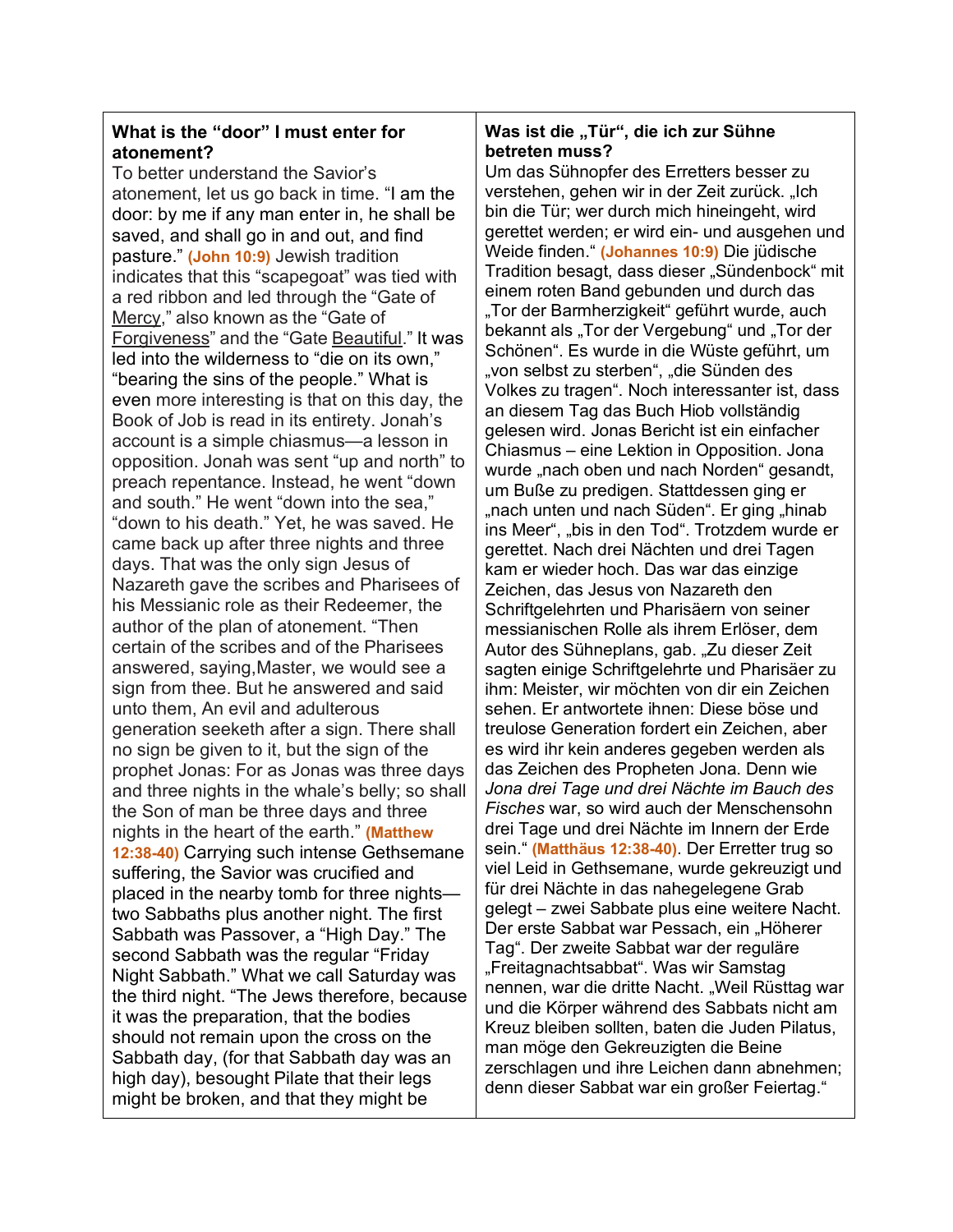| taken away." (John 19:31) The message of                                                                                                                                                                                                                                                                                                                                                                                                                                                                                                                                                                                                                                                                                                                                                                                                                                                                                                                                                                                                                                                                                                                                                                                                                                                                                                                 | (Johannes 19:31) Die Botschaft der Sühne ist                                                                                                                                                                                                                                                                                                                                                                                                                                                                                                                                                                                                                                                                                                                                                                                                                                                                                                                                                                                                                                                                                                                                                                                                                                                                                                                                                                                                         |
|----------------------------------------------------------------------------------------------------------------------------------------------------------------------------------------------------------------------------------------------------------------------------------------------------------------------------------------------------------------------------------------------------------------------------------------------------------------------------------------------------------------------------------------------------------------------------------------------------------------------------------------------------------------------------------------------------------------------------------------------------------------------------------------------------------------------------------------------------------------------------------------------------------------------------------------------------------------------------------------------------------------------------------------------------------------------------------------------------------------------------------------------------------------------------------------------------------------------------------------------------------------------------------------------------------------------------------------------------------|------------------------------------------------------------------------------------------------------------------------------------------------------------------------------------------------------------------------------------------------------------------------------------------------------------------------------------------------------------------------------------------------------------------------------------------------------------------------------------------------------------------------------------------------------------------------------------------------------------------------------------------------------------------------------------------------------------------------------------------------------------------------------------------------------------------------------------------------------------------------------------------------------------------------------------------------------------------------------------------------------------------------------------------------------------------------------------------------------------------------------------------------------------------------------------------------------------------------------------------------------------------------------------------------------------------------------------------------------------------------------------------------------------------------------------------------------|
| the atonement is symbolic and real. The one                                                                                                                                                                                                                                                                                                                                                                                                                                                                                                                                                                                                                                                                                                                                                                                                                                                                                                                                                                                                                                                                                                                                                                                                                                                                                                              | symbolisch und real. Der einzige Sündenbock,                                                                                                                                                                                                                                                                                                                                                                                                                                                                                                                                                                                                                                                                                                                                                                                                                                                                                                                                                                                                                                                                                                                                                                                                                                                                                                                                                                                                         |
| scapegoat carrying the sins of the people is                                                                                                                                                                                                                                                                                                                                                                                                                                                                                                                                                                                                                                                                                                                                                                                                                                                                                                                                                                                                                                                                                                                                                                                                                                                                                                             | der die Sünden des Volkes trägt, wird                                                                                                                                                                                                                                                                                                                                                                                                                                                                                                                                                                                                                                                                                                                                                                                                                                                                                                                                                                                                                                                                                                                                                                                                                                                                                                                                                                                                                |
| led away; in His mercy He forgives us.                                                                                                                                                                                                                                                                                                                                                                                                                                                                                                                                                                                                                                                                                                                                                                                                                                                                                                                                                                                                                                                                                                                                                                                                                                                                                                                   | abgeführt; in seiner Barmherzigkeit vergibt er                                                                                                                                                                                                                                                                                                                                                                                                                                                                                                                                                                                                                                                                                                                                                                                                                                                                                                                                                                                                                                                                                                                                                                                                                                                                                                                                                                                                       |
| Believing and knowing that is beautiful. After                                                                                                                                                                                                                                                                                                                                                                                                                                                                                                                                                                                                                                                                                                                                                                                                                                                                                                                                                                                                                                                                                                                                                                                                                                                                                                           | uns. Das zu glauben und zu wissen ist schön.                                                                                                                                                                                                                                                                                                                                                                                                                                                                                                                                                                                                                                                                                                                                                                                                                                                                                                                                                                                                                                                                                                                                                                                                                                                                                                                                                                                                         |
| three nights, on the third day, completing                                                                                                                                                                                                                                                                                                                                                                                                                                                                                                                                                                                                                                                                                                                                                                                                                                                                                                                                                                                                                                                                                                                                                                                                                                                                                                               | Nach drei Nächten, am dritten Tag, als er das                                                                                                                                                                                                                                                                                                                                                                                                                                                                                                                                                                                                                                                                                                                                                                                                                                                                                                                                                                                                                                                                                                                                                                                                                                                                                                                                                                                                        |
| the atonement, He arose!                                                                                                                                                                                                                                                                                                                                                                                                                                                                                                                                                                                                                                                                                                                                                                                                                                                                                                                                                                                                                                                                                                                                                                                                                                                                                                                                 | Sühnopfer vollbrachte, stand Er auf!                                                                                                                                                                                                                                                                                                                                                                                                                                                                                                                                                                                                                                                                                                                                                                                                                                                                                                                                                                                                                                                                                                                                                                                                                                                                                                                                                                                                                 |
| Who are those who "Sink to New<br>Heights?"<br>On one occasion, a professor of religion<br>went to the Western (wailing) Wall,<br>microphone in hand, and began asking<br>religious Jews why they were chosen. One<br>responded, "We are chosen to suffer." Later,<br>speaking to the Jerusalem Branch, he made<br>a point about the Lord's suffering. Yet, the<br>difficulties, calamities, and sufferings of the<br>Jews will ultimately bring them closer to the<br>Lord who covenanted to remember and<br>save His people. Sufferings bring us closer<br>to Him and those having the highest<br>responsibilities of serving Him often suffer<br>more. They "sink to new heights." "And if<br>thou shouldst be cast into the pit, or into the<br>hands of murderers, and the sentence of<br>death passed upon thee; if thou be cast into<br>the deep; if the billowing surge conspire<br>against thee; if fierce winds become thine<br>enemy; if the heavens gather blackness,<br>and all the elements combine to hedge up<br>the way; and above all, if the very jaws of<br>hell shall gape open the mouth wide after<br>thee, know thou, my son, that all these<br>things shall give thee experience, and shall<br>be for thy good. The Son of Man hath<br>descended below them all. Art thou greater<br>than he?" (Doctrine and Covenants 122:7-8) | Wer sind diejenigen, die "auf neue Höhen<br>sinken"?<br>Einmal ging ein Religionsprofessor mit einem<br>Mikrofon in der Hand zur Westlichen (Klage)<br>Mauer und begann, religiöse Juden zu fragen,<br>warum sie ausgewählt wurden. Einer<br>antwortete: "Wir sind auserwählt, zu leiden."<br>Später sprach er mit dem Zweig Jerusalem und<br>sprach über das Leiden des Herrn. Doch die<br>Schwierigkeiten, Katastrophen und Leiden der<br>Juden werden sie letztendlich dem Herrn näher<br>bringen, der gelobt hat, sich an sein Volk zu<br>erinnern und es zu retten. Leiden bringen uns<br>ihm näher und diejenigen, die die höchste<br>Verantwortung haben, ihm zu dienen, leiden oft<br>mehr. Sie "sinken zu neuen Höhen". "und wenn<br>du in die Grube geworfen werden oder<br>Mördern in die Hände fallen solltest und das<br>Todesurteil über dich gesprochen werden<br>sollte, wenn du in die Tiefe gestürzt wirst, wenn<br>die brausende See sich gegen dich verschwört,<br>wenn wütende Winde deine Feinde werden,<br>wenn sich am Himmel Finsternis<br>zusammenzieht und alle Elemente sich<br>verbünden, um den Weg zu versperren, und,<br>vor allem, wenn die Hölle selbst ihren Rachen<br>weit aufreißt nach dir, dann wisse, mein Sohn,<br>dass dies alles dir Erfahrung bringen und dir<br>zum Guten dienen wird. Des Menschen Sohn<br>ist unter das alles hinabgefahren. Bist du<br>größer als er?" (Lehre und Bündnisse 122:7-8) |
| How significant is documenting "false                                                                                                                                                                                                                                                                                                                                                                                                                                                                                                                                                                                                                                                                                                                                                                                                                                                                                                                                                                                                                                                                                                                                                                                                                                                                                                                    | Wie wichtig ist es, "falsche Zeugen" zu                                                                                                                                                                                                                                                                                                                                                                                                                                                                                                                                                                                                                                                                                                                                                                                                                                                                                                                                                                                                                                                                                                                                                                                                                                                                                                                                                                                                              |
| witness?"                                                                                                                                                                                                                                                                                                                                                                                                                                                                                                                                                                                                                                                                                                                                                                                                                                                                                                                                                                                                                                                                                                                                                                                                                                                                                                                                                | dokumentieren?                                                                                                                                                                                                                                                                                                                                                                                                                                                                                                                                                                                                                                                                                                                                                                                                                                                                                                                                                                                                                                                                                                                                                                                                                                                                                                                                                                                                                                       |
| False witness is mentioned often in the                                                                                                                                                                                                                                                                                                                                                                                                                                                                                                                                                                                                                                                                                                                                                                                                                                                                                                                                                                                                                                                                                                                                                                                                                                                                                                                  | In der Bibel werden häufig falsche                                                                                                                                                                                                                                                                                                                                                                                                                                                                                                                                                                                                                                                                                                                                                                                                                                                                                                                                                                                                                                                                                                                                                                                                                                                                                                                                                                                                                   |
| Bible. It is always something bad. "Thou                                                                                                                                                                                                                                                                                                                                                                                                                                                                                                                                                                                                                                                                                                                                                                                                                                                                                                                                                                                                                                                                                                                                                                                                                                                                                                                 | Zeugenaussagen erwähnt. Es ist immer etwas                                                                                                                                                                                                                                                                                                                                                                                                                                                                                                                                                                                                                                                                                                                                                                                                                                                                                                                                                                                                                                                                                                                                                                                                                                                                                                                                                                                                           |
| shalt not bear false is the ninth of the                                                                                                                                                                                                                                                                                                                                                                                                                                                                                                                                                                                                                                                                                                                                                                                                                                                                                                                                                                                                                                                                                                                                                                                                                                                                                                                 | Schlimmes. "Du sollst nicht falsch gegen                                                                                                                                                                                                                                                                                                                                                                                                                                                                                                                                                                                                                                                                                                                                                                                                                                                                                                                                                                                                                                                                                                                                                                                                                                                                                                                                                                                                             |
| Ten Commandments. (Exodus 20:16). False                                                                                                                                                                                                                                                                                                                                                                                                                                                                                                                                                                                                                                                                                                                                                                                                                                                                                                                                                                                                                                                                                                                                                                                                                                                                                                                  | deinen Nächsten aussagen ist das neunte                                                                                                                                                                                                                                                                                                                                                                                                                                                                                                                                                                                                                                                                                                                                                                                                                                                                                                                                                                                                                                                                                                                                                                                                                                                                                                                                                                                                              |
| witness, or a false report, is being allied with                                                                                                                                                                                                                                                                                                                                                                                                                                                                                                                                                                                                                                                                                                                                                                                                                                                                                                                                                                                                                                                                                                                                                                                                                                                                                                         | der Zehn Gebote. (Exodus 20:16). Ein falsches                                                                                                                                                                                                                                                                                                                                                                                                                                                                                                                                                                                                                                                                                                                                                                                                                                                                                                                                                                                                                                                                                                                                                                                                                                                                                                                                                                                                        |
| the wicked (Exodus 23:1). It is equated with                                                                                                                                                                                                                                                                                                                                                                                                                                                                                                                                                                                                                                                                                                                                                                                                                                                                                                                                                                                                                                                                                                                                                                                                                                                                                                             | Zeugnis oder ein falscher Bericht wird mit den                                                                                                                                                                                                                                                                                                                                                                                                                                                                                                                                                                                                                                                                                                                                                                                                                                                                                                                                                                                                                                                                                                                                                                                                                                                                                                                                                                                                       |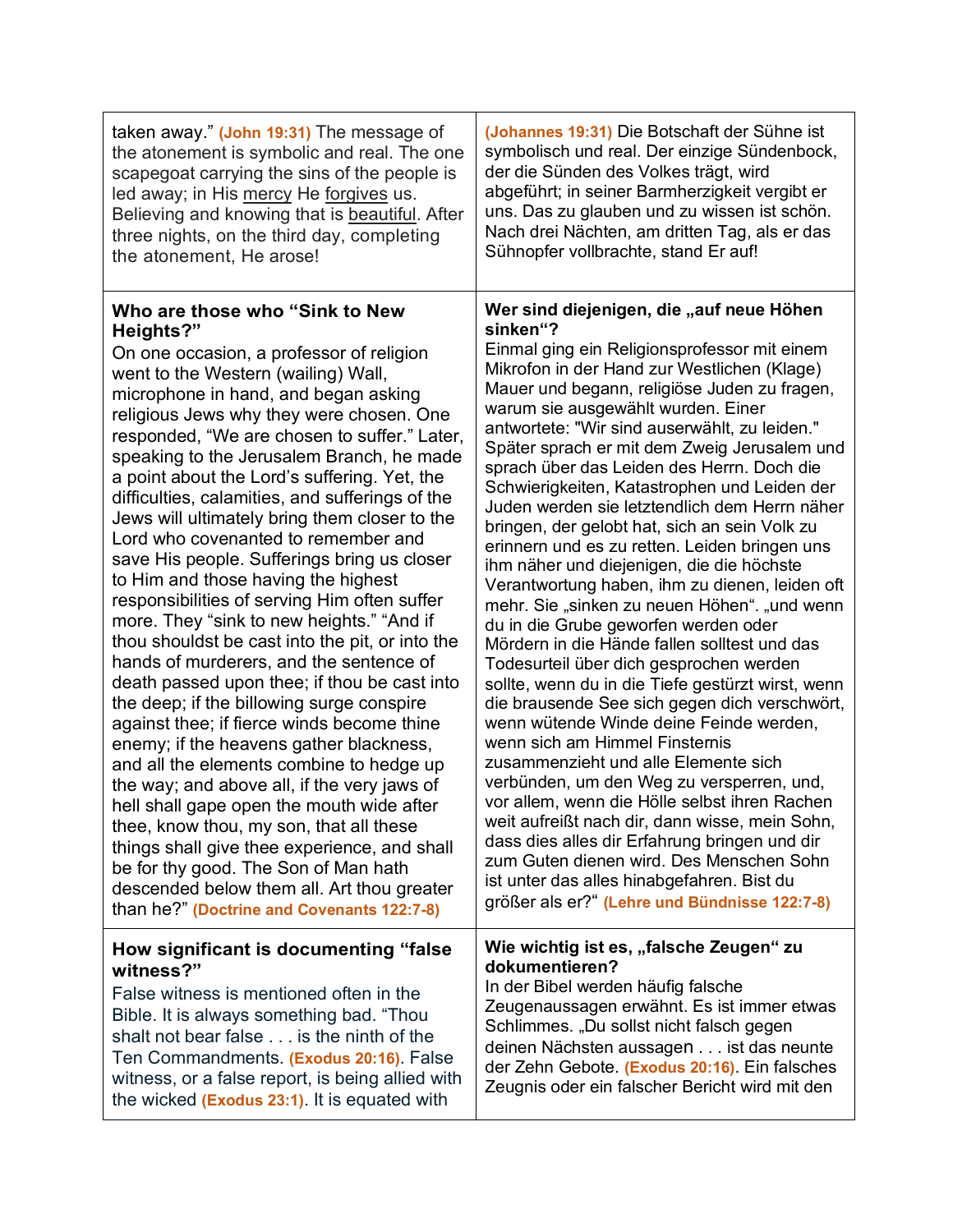| violence. (Psalm 27:12), (Proverbs 25:18) and<br>discord (Proverbs 6:19). False witness is<br>lying. (Proverbs 14:5) "The (Jewish) court<br>warns the witnesses that bearing false<br>witness is a serious crime and each witness<br>is investigated and interrogated separately in<br>order to make sure that he is not lying. If it is<br>established that the witnesses have testified<br>falsely, they are disqualified from ever<br>bearing witness again and, under certain<br>circumstances receive the same<br>punishment the accused would have<br>received had he been convicted. If one<br>witness should contradict another, or say<br>something contradicted by fact-the<br>testimony is rejected. The Bible declares<br>that in order to convict, the evidence must<br><u>be given by at least two witnesses</u> .<br>However, in certain cases such as those<br>requiring an oath, a single witness is valid. A<br>testimony must be given by the witness<br>himself and not by another who says that he<br>heard such a testimony. Acceptable<br>witnesses who sign a document render it<br>valid. (Encyclopedia Judaica Jr.) | Bösen verbündet (2. Mose 23,1). Es wird mit<br>Gewalt gleichgesetzt. (Psalm 27:12), (Sprüche<br>25:18) und Zwietracht (Sprüche 6:19). Falscher<br>Zeuge lügt. (Sprüche 14:5) "Das (jüdische)<br>Gericht warnt die Zeugen, dass es ein<br>schweres Verbrechen ist, falsche<br>Zeugenaussagen zu machen, und jeder Zeuge<br>wird einzeln untersucht und verhört, um<br>sicherzustellen, dass er nicht lügt. Wenn<br>festgestellt wird, dass die Zeugen falsch<br>ausgesagt haben, werden sie von der<br>Zeugenaussage ausgeschlossen und erhalten<br>unter Umständen die gleiche Strafe hätte<br>der Angeklagte erhalten, wenn er verurteilt<br>worden wäre. Wenn ein Zeuge einem anderen<br>widerspricht oder etwas sagt, das durch<br>Tatsachen widerlegt wird, wird die Aussage<br>zurückgewiesen. Die Bibel erklärt, dass für<br>eine Verurteilung mindestens zwei Zeugen<br>aussagen müssen. In bestimmten Fällen, z. B.<br>bei der Eidesleistung, ist jedoch ein einzelner<br>Zeuge gültig. Eine Aussage muss vom Zeugen<br>selbst gemacht werden und nicht von einem<br>anderen, der sagt, er habe ein solches Zeugnis<br>gehört. Akzeptable Zeugen, die ein Dokument<br>unterzeichnen, machen es gültig."<br>(Enzyklopädie Judaica Jr.) |
|-----------------------------------------------------------------------------------------------------------------------------------------------------------------------------------------------------------------------------------------------------------------------------------------------------------------------------------------------------------------------------------------------------------------------------------------------------------------------------------------------------------------------------------------------------------------------------------------------------------------------------------------------------------------------------------------------------------------------------------------------------------------------------------------------------------------------------------------------------------------------------------------------------------------------------------------------------------------------------------------------------------------------------------------------------------------------------------------------------------------------------------------------|-----------------------------------------------------------------------------------------------------------------------------------------------------------------------------------------------------------------------------------------------------------------------------------------------------------------------------------------------------------------------------------------------------------------------------------------------------------------------------------------------------------------------------------------------------------------------------------------------------------------------------------------------------------------------------------------------------------------------------------------------------------------------------------------------------------------------------------------------------------------------------------------------------------------------------------------------------------------------------------------------------------------------------------------------------------------------------------------------------------------------------------------------------------------------------------------------------------------------------------------------|
| How is the power of the priesthood to be                                                                                                                                                                                                                                                                                                                                                                                                                                                                                                                                                                                                                                                                                                                                                                                                                                                                                                                                                                                                                                                                                                      | Wie zeigt sich die Macht des Priestertums?                                                                                                                                                                                                                                                                                                                                                                                                                                                                                                                                                                                                                                                                                                                                                                                                                                                                                                                                                                                                                                                                                                                                                                                                    |
| manifested?                                                                                                                                                                                                                                                                                                                                                                                                                                                                                                                                                                                                                                                                                                                                                                                                                                                                                                                                                                                                                                                                                                                                   | Die wiederhergestellten Priesterschaften geben                                                                                                                                                                                                                                                                                                                                                                                                                                                                                                                                                                                                                                                                                                                                                                                                                                                                                                                                                                                                                                                                                                                                                                                                |
| The restored priesthoods give worthy                                                                                                                                                                                                                                                                                                                                                                                                                                                                                                                                                                                                                                                                                                                                                                                                                                                                                                                                                                                                                                                                                                          | würdigen Menschen die Macht, im Namen                                                                                                                                                                                                                                                                                                                                                                                                                                                                                                                                                                                                                                                                                                                                                                                                                                                                                                                                                                                                                                                                                                                                                                                                         |
| human beings the power to act in the                                                                                                                                                                                                                                                                                                                                                                                                                                                                                                                                                                                                                                                                                                                                                                                                                                                                                                                                                                                                                                                                                                          | Gottes zu handeln. Seine Namen sind                                                                                                                                                                                                                                                                                                                                                                                                                                                                                                                                                                                                                                                                                                                                                                                                                                                                                                                                                                                                                                                                                                                                                                                                           |
| name of God, His names include Merciful,                                                                                                                                                                                                                                                                                                                                                                                                                                                                                                                                                                                                                                                                                                                                                                                                                                                                                                                                                                                                                                                                                                      | Barmherzig, Gnädig, Helfer oder Helfer, Vorbild                                                                                                                                                                                                                                                                                                                                                                                                                                                                                                                                                                                                                                                                                                                                                                                                                                                                                                                                                                                                                                                                                                                                                                                               |
| Gracious, Help or Helper, Exemplar, and                                                                                                                                                                                                                                                                                                                                                                                                                                                                                                                                                                                                                                                                                                                                                                                                                                                                                                                                                                                                                                                                                                       | und Vergebung. Die Ausübung des                                                                                                                                                                                                                                                                                                                                                                                                                                                                                                                                                                                                                                                                                                                                                                                                                                                                                                                                                                                                                                                                                                                                                                                                               |
| Forgiveness. Exercising the priesthood                                                                                                                                                                                                                                                                                                                                                                                                                                                                                                                                                                                                                                                                                                                                                                                                                                                                                                                                                                                                                                                                                                        | Priestertums repräsentiert ihn und zwingt uns,                                                                                                                                                                                                                                                                                                                                                                                                                                                                                                                                                                                                                                                                                                                                                                                                                                                                                                                                                                                                                                                                                                                                                                                                |
| represents Him and compels us to act like                                                                                                                                                                                                                                                                                                                                                                                                                                                                                                                                                                                                                                                                                                                                                                                                                                                                                                                                                                                                                                                                                                     | wie er zu handeln. "Die Ausübung der                                                                                                                                                                                                                                                                                                                                                                                                                                                                                                                                                                                                                                                                                                                                                                                                                                                                                                                                                                                                                                                                                                                                                                                                          |
| Him. "The exercise of mercy is an                                                                                                                                                                                                                                                                                                                                                                                                                                                                                                                                                                                                                                                                                                                                                                                                                                                                                                                                                                                                                                                                                                             | Barmherzigkeit ist eine Verpflichtung für alle                                                                                                                                                                                                                                                                                                                                                                                                                                                                                                                                                                                                                                                                                                                                                                                                                                                                                                                                                                                                                                                                                                                                                                                                |
| obligation for all Jews. By this it is meant                                                                                                                                                                                                                                                                                                                                                                                                                                                                                                                                                                                                                                                                                                                                                                                                                                                                                                                                                                                                                                                                                                  | Juden. Darunter ist zu verstehen, dass sie der                                                                                                                                                                                                                                                                                                                                                                                                                                                                                                                                                                                                                                                                                                                                                                                                                                                                                                                                                                                                                                                                                                                                                                                                |
| that they must act with compassion and                                                                                                                                                                                                                                                                                                                                                                                                                                                                                                                                                                                                                                                                                                                                                                                                                                                                                                                                                                                                                                                                                                        | ganzen Menschheit gegenüber barmherzig und                                                                                                                                                                                                                                                                                                                                                                                                                                                                                                                                                                                                                                                                                                                                                                                                                                                                                                                                                                                                                                                                                                                                                                                                    |
| forgiveness towards all mankind and                                                                                                                                                                                                                                                                                                                                                                                                                                                                                                                                                                                                                                                                                                                                                                                                                                                                                                                                                                                                                                                                                                           | vergebend handeln und Taten der Liebe und                                                                                                                                                                                                                                                                                                                                                                                                                                                                                                                                                                                                                                                                                                                                                                                                                                                                                                                                                                                                                                                                                                                                                                                                     |
| perform deeds of charity and kindness.                                                                                                                                                                                                                                                                                                                                                                                                                                                                                                                                                                                                                                                                                                                                                                                                                                                                                                                                                                                                                                                                                                        | Güte vollbringen müssen. Diese Eigenschaft ist                                                                                                                                                                                                                                                                                                                                                                                                                                                                                                                                                                                                                                                                                                                                                                                                                                                                                                                                                                                                                                                                                                                                                                                                |
| This quality is an essential characteristic of                                                                                                                                                                                                                                                                                                                                                                                                                                                                                                                                                                                                                                                                                                                                                                                                                                                                                                                                                                                                                                                                                                | ein wesentliches Merkmal Gottes, der als                                                                                                                                                                                                                                                                                                                                                                                                                                                                                                                                                                                                                                                                                                                                                                                                                                                                                                                                                                                                                                                                                                                                                                                                      |
| God who is known as Rahum (Merciful)                                                                                                                                                                                                                                                                                                                                                                                                                                                                                                                                                                                                                                                                                                                                                                                                                                                                                                                                                                                                                                                                                                          | Rahum bekannt ist. Barmherzig) und gemäß                                                                                                                                                                                                                                                                                                                                                                                                                                                                                                                                                                                                                                                                                                                                                                                                                                                                                                                                                                                                                                                                                                                                                                                                      |
| and, in accordance with the tradition which                                                                                                                                                                                                                                                                                                                                                                                                                                                                                                                                                                                                                                                                                                                                                                                                                                                                                                                                                                                                                                                                                                   | der Überlieferung, die dem Menschen die                                                                                                                                                                                                                                                                                                                                                                                                                                                                                                                                                                                                                                                                                                                                                                                                                                                                                                                                                                                                                                                                                                                                                                                                       |
| sets as man's goal the imitation of God:                                                                                                                                                                                                                                                                                                                                                                                                                                                                                                                                                                                                                                                                                                                                                                                                                                                                                                                                                                                                                                                                                                      | Nachahmung Gottes zum Ziel setzt: , Wie er                                                                                                                                                                                                                                                                                                                                                                                                                                                                                                                                                                                                                                                                                                                                                                                                                                                                                                                                                                                                                                                                                                                                                                                                    |
| 'As He is merciful, so be you merciful.' Just                                                                                                                                                                                                                                                                                                                                                                                                                                                                                                                                                                                                                                                                                                                                                                                                                                                                                                                                                                                                                                                                                                 | barmherzig ist, so sei auch du barmherzig. So                                                                                                                                                                                                                                                                                                                                                                                                                                                                                                                                                                                                                                                                                                                                                                                                                                                                                                                                                                                                                                                                                                                                                                                                 |
| as God is bound by His covenant of mercy                                                                                                                                                                                                                                                                                                                                                                                                                                                                                                                                                                                                                                                                                                                                                                                                                                                                                                                                                                                                                                                                                                      | wie Gott durch seinen Barmherzigkeitsbund mit                                                                                                                                                                                                                                                                                                                                                                                                                                                                                                                                                                                                                                                                                                                                                                                                                                                                                                                                                                                                                                                                                                                                                                                                 |
| with His people, so is the Jew bound by                                                                                                                                                                                                                                                                                                                                                                                                                                                                                                                                                                                                                                                                                                                                                                                                                                                                                                                                                                                                                                                                                                       | seinem Volk gebunden ist, so ist der Jude                                                                                                                                                                                                                                                                                                                                                                                                                                                                                                                                                                                                                                                                                                                                                                                                                                                                                                                                                                                                                                                                                                                                                                                                     |
| specific commandments to act mercifully to                                                                                                                                                                                                                                                                                                                                                                                                                                                                                                                                                                                                                                                                                                                                                                                                                                                                                                                                                                                                                                                                                                    | durch bestimmte Gebote verpflichtet,                                                                                                                                                                                                                                                                                                                                                                                                                                                                                                                                                                                                                                                                                                                                                                                                                                                                                                                                                                                                                                                                                                                                                                                                          |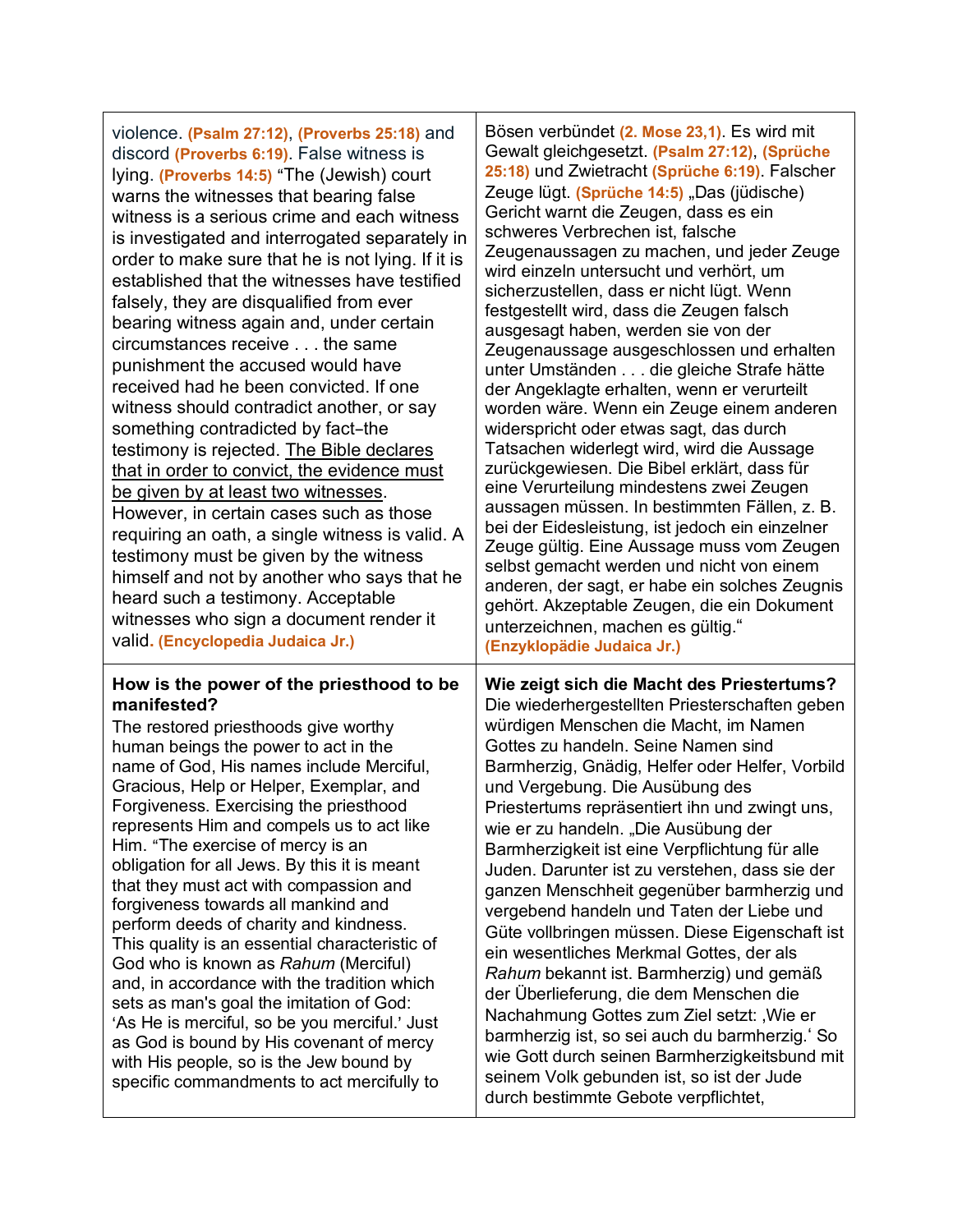the oppressed, the alien, the orphan, the widow, and indeed, every living creature." AThe Hebrew word for justice is *zedek,* and indicative of Judaism's attitude is the fact that another form of the same root zedakah, means 'charity.' For justice must be tempered with mercy and indeed the main attribute of God is His integration of justice and mercy. Yet another Hebrew word derived from the same root is *zaddik,*  which means 'righteous.' The righteous man is one who is both just and merciful. The stress placed upon this quality is evident both in the many charitable institutions existing in Jewish communal life, and in the daily prayers which implore God to deal compassionately even with the undeserving man. Human beings are frail, imperfect creatures constantly open to error, and so they are totally dependent on God's mercy." (**Encyclopedia Judaica Jr.**)

## **How can I have the constant companionship of a member of the Godhead?**

The concept of the "Holy Ghost" is unclear for Jews, yet the Hebrew term "Ruach" *Elohim*" means the Spirit of God. The Hebrew word for breath and wind is closely related to spirit. There are several Biblical verses using these words. One of my favorites is in the vision of dry bones. "So I prophesied as I was commanded: and as I prophesied, there was a noise, and behold a shaking, and the bones came together, bone to his bone. And when I beheld, lo, the sinews and the flesh came up upon them, and the skin covered them above: but there was no breath in them. Then said he unto me, Prophesy unto the wind, prophesy, son of man, and say to the wind, Thus, saith the Lord GOD; Come from the four winds, O breath, and breathe upon these slain, that they may live. So, I prophesied as he commanded me, and the breath came into

barmherzig gegenüber den Unterdrückten, Fremden, Waisen, Witwen und tatsächlich jedem Lebewesen zu handeln." "Das hebräische Wort für Gerechtigkeit ist *Zedek*, und ein Hinweis auf die Haltung des Judentums ist die Tatsache, dass eine andere Form der gleichen Wurzel *Zedakah* 'Wohltätigkeit' bedeutet. Denn Gerechtigkeit muss mit Barmherzigkeit gemildert werden, und in der Tat ist die Haupteigenschaft Gottes Seine Integration von Gerechtigkeit und Barmherzigkeit. Ein weiteres hebräisches Wort, das von derselben Wurzel abgeleitet ist, ist zaddik, was ,gerecht' bedeutet. Der Gerechte ist einer, der sowohl gerecht als auch barmherzig ist. Menschen sind gebrechliche, unvollkommene Wesen, die ständig Fehlern ausgesetzt sind, und daher völlig abhängig von Gottes Barmherzigkeit." **(Enzyclopädia Judaica Jr.)**

#### **Wie kann ich die ständige Begleitung eines Mitglieds der Gottheit haben?**

Das Konzept des "Heiligen Geistes" ist für Juden unklar, doch der hebräische Begriff "*Ruach Elohim*" bedeutet den Geist Gottes. Das hebräische Wort für Atem und Wind ist eng mit Geist verwandt. Es gibt mehrere biblische Verse, die diese Wörter verwenden. Einer meiner Favoriten ist die Vision von trockenen Knochen. "Da sprach ich als Prophet, wie mir befohlen war; und noch während ich redete, hörte ich auf einmal ein Geräusch: Die Gebeine rückten zusammen, Bein an Bein. Und als ich hinsah, waren plötzlich Sehnen auf ihnen und Fleisch umgab sie und Haut überzog sie. Aber es war noch kein Geist in ihnen. Da sagte er zu mir: Rede als Prophet zum Geist, rede, Menschensohn, sag zum Geist: So spricht Gott, der Herr: Geist, komm herbei von den vier Winden! Hauch diese Erschlagenen an, damit sie lebendig werden. Da sprach ich als Prophet, wie er mir befohlen hatte, und es kam Geist in sie. Sie wurden lebendig und standen auf - ein großes, gewaltiges Heer. Er sagte zu mir: Menschensohn, diese Gebeine sind das ganze Haus Israel. Jetzt sagt Israel: Ausgetrocknet sind unsere Gebeine, unsere Hoffnung ist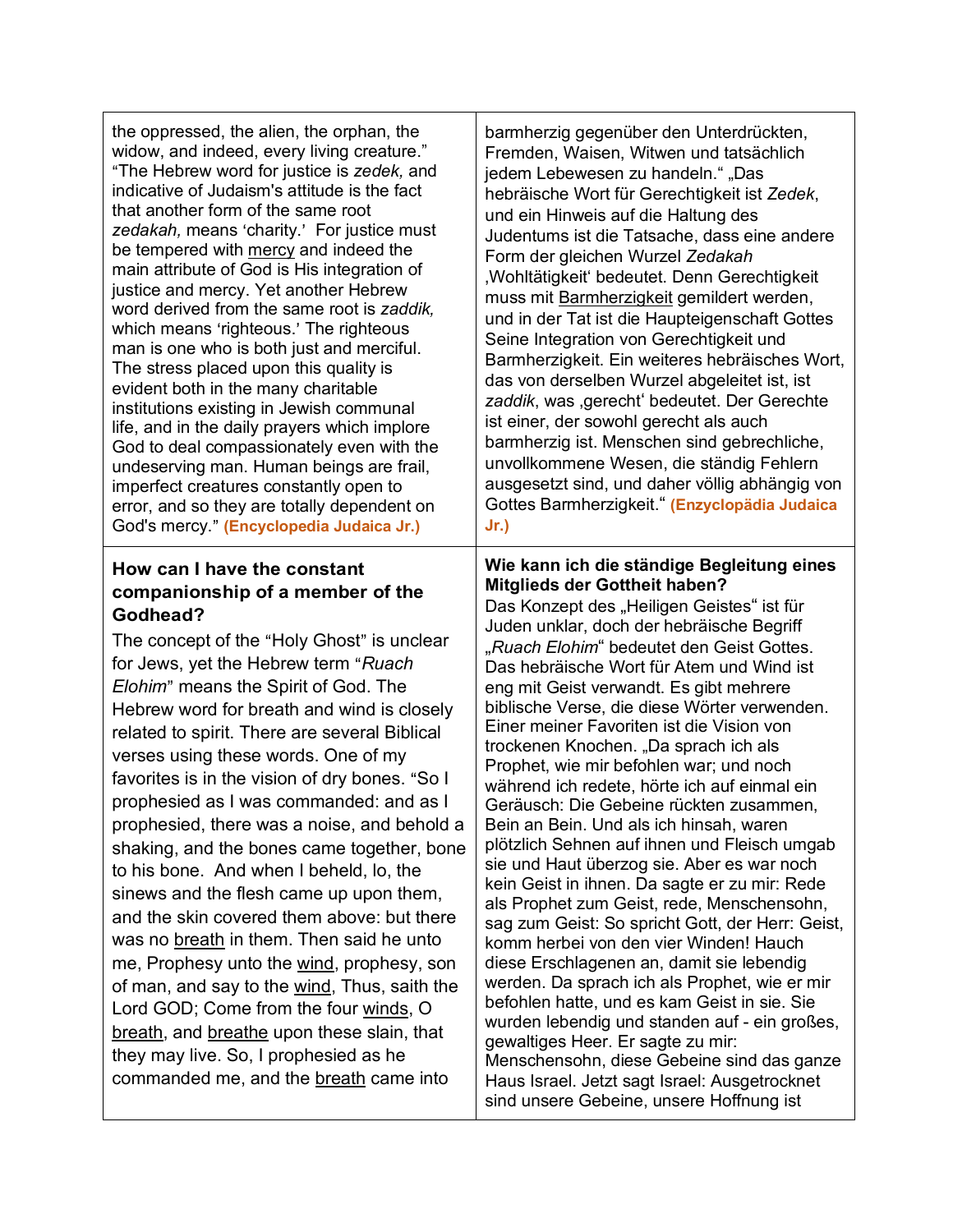| them, and they lived, and stood up upon<br>their feet, an exceeding great army And<br>ye shall know that I am the LORD, when I<br>have opened your graves, O my people, and<br>brought you up out of your graves, And shall<br>put my spirit in you, and ye shall live, and I<br>shall place you in your own land: then shall<br>ye know that I the LORD have spoken it, and<br>performed it, saith the LORD." (Ezekiel 37:7-<br>14) Ezekiel spoke of breath and of wind<br>bringing life into a dead skeleton. As the<br>sticks (ETZ-emot) of the body are clothed<br>again with flesh and come alive again, so<br>shall the stick $(ETZ)$ of Judah, the dead<br>skeleton of a once true and living religion<br>come together with the stick of Joseph. This<br>symbolizes the true religion and with the<br>"breath" of the Lord (His spirit), a<br>resurrection and a new life begins. Each<br>member of the Godhead, Father, Son, and<br>the Holy Ghost work together for our<br>salvation and ultimately, to our resurrection.<br>They "breath" on us! | untergegangen, wir sind verloren. Deshalb tritt<br>als Prophet auf und sag zu ihnen: So spricht<br>Gott, der Herr: Ich öffne eure Gräber und hole<br>euch, mein Volk, aus euren Gräbern herauf.<br>Ich bringe euch zurück in das Land Israel.<br>Wenn ich eure Gräber öffne und euch, mein<br>Volk, aus euren Gräbern heraufhole, dann<br>werdet ihr erkennen, dass ich der Herr bin. Ich<br>hauche euch meinen Geist ein, dann werdet ihr<br>lebendig und ich bringe euch wieder in euer<br>Land. Dann werdet ihr erkennen, dass ich der<br>Herr bin. Ich habe gesprochen und ich führe es<br>aus - Spruch des Herrn." (Hesekiel 37:7-14)<br>Hesekiel sprach von Atem und Wind, der<br>Leben in ein totes Skelett bringt. So wie die<br>Stöcke (ETZ-emot) des Körpers wieder mit<br>Fleisch bekleidet und lebendig werden, so wird<br>auch der Stock (ETZ) Judas, das tote Skelett<br>einer einst wahren und lebendigen Religion,<br>mit dem Stock Josephs zusammenkommen.<br>Dies symbolisiert die wahre Religion und mit<br>dem "Atem" des Herrn (Seinem Geist) beginnt<br>eine Auferstehung und ein neues Leben. Jedes<br>Mitglied der Gottheit, des Vaters, des Sohnes<br>und des Heiligen Geistes arbeitet zusammen<br>für unsere Errettung und letztendlich für unsere<br>Auferstehung. Sie "atmen" uns an! |
|-------------------------------------------------------------------------------------------------------------------------------------------------------------------------------------------------------------------------------------------------------------------------------------------------------------------------------------------------------------------------------------------------------------------------------------------------------------------------------------------------------------------------------------------------------------------------------------------------------------------------------------------------------------------------------------------------------------------------------------------------------------------------------------------------------------------------------------------------------------------------------------------------------------------------------------------------------------------------------------------------------------------------------------------------------------|--------------------------------------------------------------------------------------------------------------------------------------------------------------------------------------------------------------------------------------------------------------------------------------------------------------------------------------------------------------------------------------------------------------------------------------------------------------------------------------------------------------------------------------------------------------------------------------------------------------------------------------------------------------------------------------------------------------------------------------------------------------------------------------------------------------------------------------------------------------------------------------------------------------------------------------------------------------------------------------------------------------------------------------------------------------------------------------------------------------------------------------------------------------------------------------------------------------------------------------------------------------------------------------------------------------------|
| How beautiful are the feet of Him that<br>bringeth good tidings?<br>My home in Jerusalem is close to where<br>Isaiah lived, walked and bore testimony of<br>the Savior. Isaiah, who knew the mountains<br>of Judah, also knew the Lord and combined<br>the majesty of both in teaching us about the<br>Savior. "How beautiful upon the mountains<br>are the feet of him that bringeth good tidings,<br>that publisheth peace; that bringeth good<br>tidings of good, that publisheth salvation;<br>that saith unto Zion, Thy God reigneth!"<br>(Isaiah 52:7) Looking at the sacred event that<br>redeemed us from the sins of life, bruises of<br>experience, captivity of conscience,<br>blindness of bigotry, hurt of hearts broken,<br>poverty of stinginess and the imprisonment<br>of self-pity, we are drawn to the Mount of<br>Olives. Two thousand years ago, He sank<br>below all things, experiencing deeper depths                                                                                                                               | Wie schön sind die Füße dessen, der frohe<br><b>Botschaft bringt?</b><br>Mein Zuhause in Jerusalem liegt in der Nähe<br>des Ortes, an dem Jesaja lebte, wo er ging,<br>und vom Erretter Zeugnis ablegte. Jesaja, der<br>die Berge Judas kannte, kannte auch den<br>Herrn und vereinte die Majestät beider, indem<br>er uns über den Erretter lehrte. "Wie<br>willkommen sind auf den Bergen die Schritte<br>des Freudenboten, der Frieden ankündigt, der<br>eine frohe Botschaft bringt und Rettung<br>verheißt, der zu Zion sagt: Dein Gott ist König."<br>(Jesaja 52:7) Wenn wir das heilige Ereignis<br>betrachten, das uns von den Sünden des<br>Lebens erlöst hat, die Prellungen der<br>Erfahrung, die Gefangenschaft des Gewissens,<br>die Blindheit der Bigotterie, die Verletzung<br>gebrochener Herzen, die Armut des Geizes<br>und die Gefangenschaft des Selbstmitleids,<br>sind wir zum Ölberg gezogen. Vor zweitausend<br>Jahren versank er unter allen Dingen und                                                                                                                                                                                                                                                                                                                                   |

Т